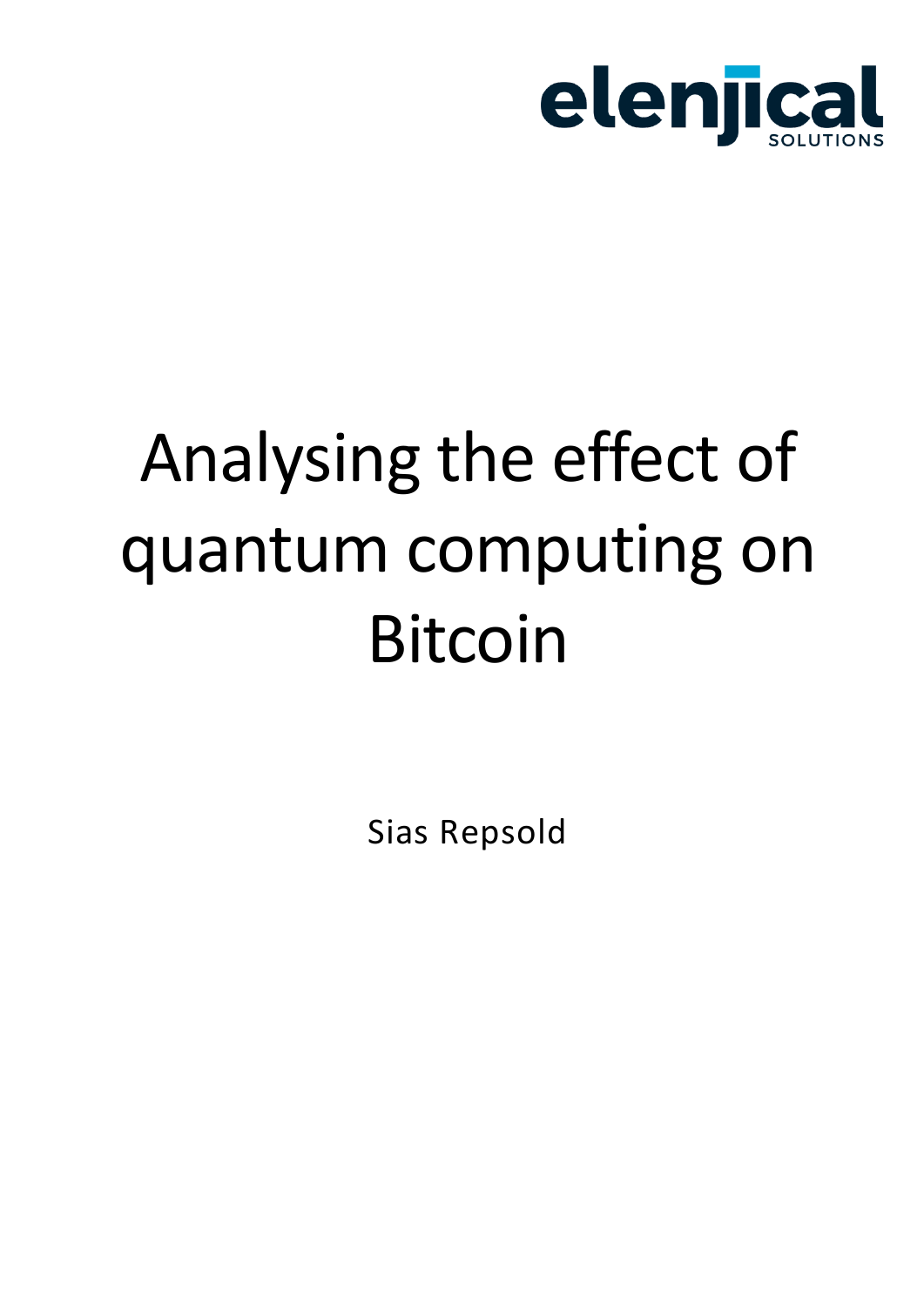

# 1 Introduction

Bitcoin is a digital currency that utilises cryptography to ensure transactions are secured (Zamyatin, et al., 2018). In other words, a cryptocurrency. The most recent price increase of Bitcoin has attracted the attention of the public to what significant role cryptocurrencies like Bitcoin will play in the near future. There are various advantageous features of Bitcoin that led to its further increase in popularity over conventional currency systems such as being decentralised and having increased security (Tessler & Byrnes, 2017). Bitcoin operates using a peer-to-peer distributed network where every member sustains a full list of all historic transactions in a public ledger. The list of transactions is grouped in blocks within the ledger also known as the blockchain (Zamyatin, et al., 2018). These blocks are linked together via hashes which allows the sharing of information between participants (Fernández-Caramés & Fraga-Lamas, 2020).

As with the rise of major cryptocurrencies like Bitcoin, quantum computing has also gained increasing popularity. By the middle of the  $20<sup>th</sup>$ century, there was a rapid advance in classical computing, which led to the powerful computational machines we know and use today. In the 1980s, scientists started to consider a new method of approaching numerical problems. To solve difficult calculations scientists started to consider the quantum mechanical properties of matter (Orús, et al., 2019). In 1982, Richard Feynman introduced the concept of quantum computing and the theory behind quantum computing has been greatly researched since its introduction (Mavroeidis, et al., 2018). According to Mavroeidis, et al. (2018), present-day asymmetric cryptography is in danger through the continuous advancements in quantum computing and Tessler & Byrnes (2017) states that it is not uncommon to hear that scalability within quantum computing is within reach. There are continuous advancements in quantum computing like that of Peter Shor's polynomial-time quantum algorithm Shor (1999), that can break the elliptic curve digital signature algorithm (ECDSA) (Zamyatin, et al., 2018). This raises a serious question of how big of a threat is quantum computing toward Bitcoin as ECDSA is implemented within Bitcoin to ensure that the cryptocurrency is only spent by their lawful owners (Tessler & Byrnes, 2017). This article aims to discuss and analyse this question to shine some light on the future of Bitcoin with the advancements of quantum computing.

# 2 Background

This section aims to provide background information regarding quantum computing and Bitcoin, discussing core concepts and principles relevant to this paper.

### 2.1 Quantum computing

All computers rely on the ability to store and manipulate data. In classical computing systems information is stored in binary states, either 0 or 1. Quantum computing leverages three quantum mechanical properties called, superposition, entanglement, and interference to present and manipulate data to provide results. To manipulate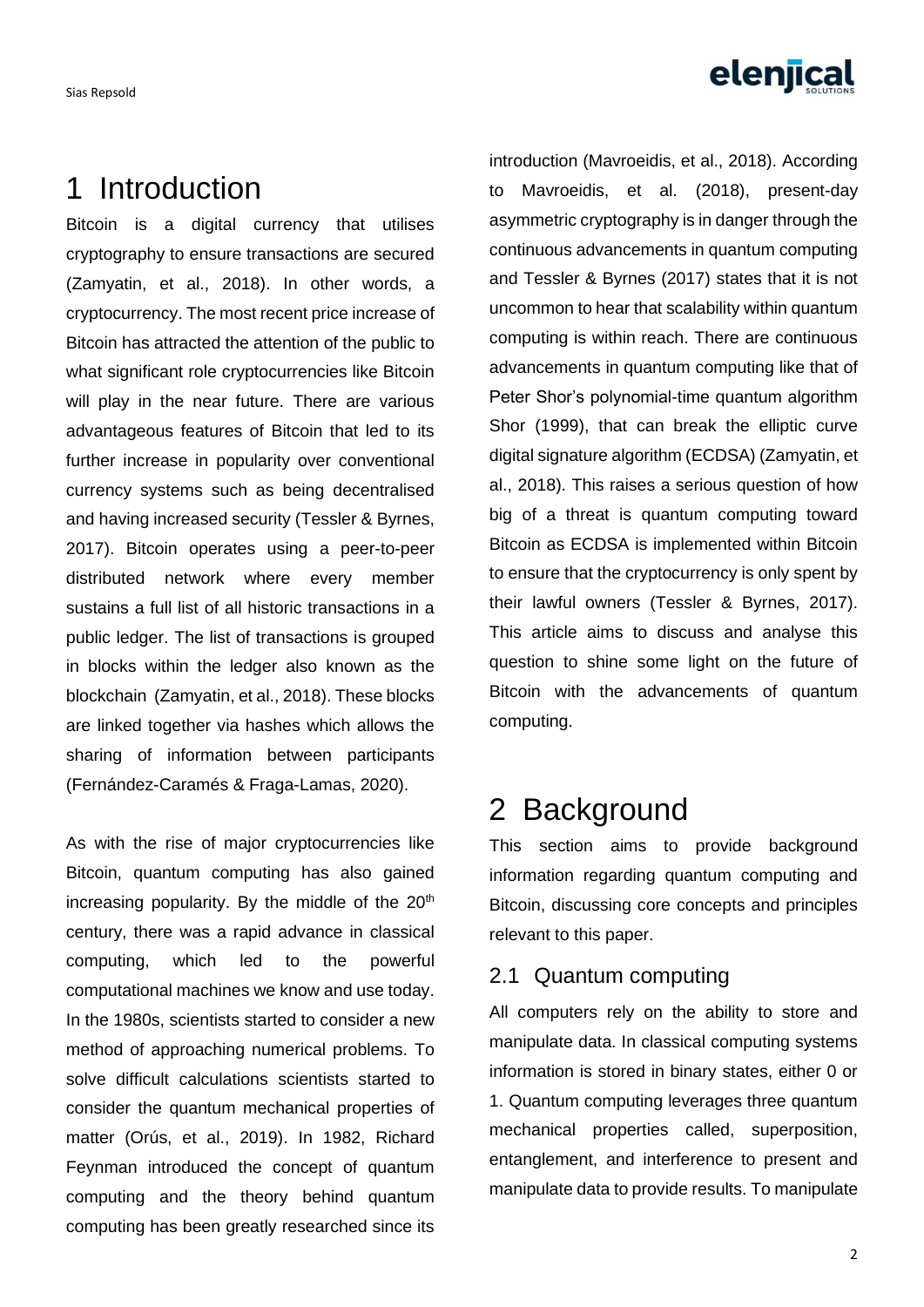information the quantum computing system relies on qubits or quantum bits (Zamyatin, et al., 2018).

#### 2.2 Qubits

De Wolf (2001) states that qubits fulfil the role as a unit of information, similar to that of bits in classical computing systems. Bits can either be 0 or 1, whereas a qubit is in a superposition of 0 and 1. A qubit in its more formal definition is a two-dimensional complex vector. The base states of 0 and 1 are denoted by |0⟩ and |1⟩ and the associated qubit is in a superposition of the two base states. It can then be concluded that every qubit is a linear combination of the two base states,

$$
|\emptyset\rangle = \beta|0\rangle + \alpha|1\rangle \tag{1}
$$

where  $\beta$  denotes the amplitude of being in state  $|0\rangle$  and  $\alpha$  represents the amplitude of being in state  $|1\rangle$  (De Wolf, 2001). This entails that while a computation is being processed on a quantum computer, the state of the quantum computer will always be a linear combination of the two base states with each state having a certain probability to be obtained. If the system is measured to extract information the superposition will collapse to one of the two base states (Zamyatin, et al., 2018).

#### 2.3 Shor's quantum algorithm

In 1994, Shor (1999) developed polynomial-time algorithms to help compute factoring integers and discrete logarithms on a quantum computing system. Shor's algorithm developed for integer factoring is known to be exponentially faster than current classical algorithms. In simpler terms, eleniical

Shor's algorithm can be deduced to finding the period of the following function,

$$
f(y) = n^y \bmod K \tag{2}
$$

where  $K$  is the number that needs to be factored and  $n$  is a random integer. The algorithm operates by creating a superposition of the base states. Each base state is created by concatenating the value of  $f(y)$  with y. After the qubits are measured which stored the value of  $f(y)$ , it will leave behind a value x as a result of the superposition collapsing. The qubits which stored  $y$  will still be in superposition with different  $y's$  where  $f(y) = x$ . To compute the period, it is required for the remaining algorithm to compute the difference between any of the states that are in superposition. The implementation of Shor's algorithm will greatly weaken certain public-key cryptography systems such as the well-known RSA cryptography system (Zamyatin, et al., 2018). Proos & Zalka (2003) adapted the algorithm to help solve the elliptic curve discrete logarithm problem (ECDLP) in fewer steps which in turn offers a polynomial-time algorithm that threatens the security of ECDSA.

#### 2.4 Bitcoin

Every Bitcoin transaction is stored in the blockchain (a public ledger). Transactions are grouped into blocks and every transaction in the block are assumed to have happened simultaneously. For each transaction, a time ordering is placed by adding the transactions in a chain. Every block in the chain contains a pointer in the form of a hash that references the previous block. Miners are responsible for adding blocks to the chain. Miners group transactions that still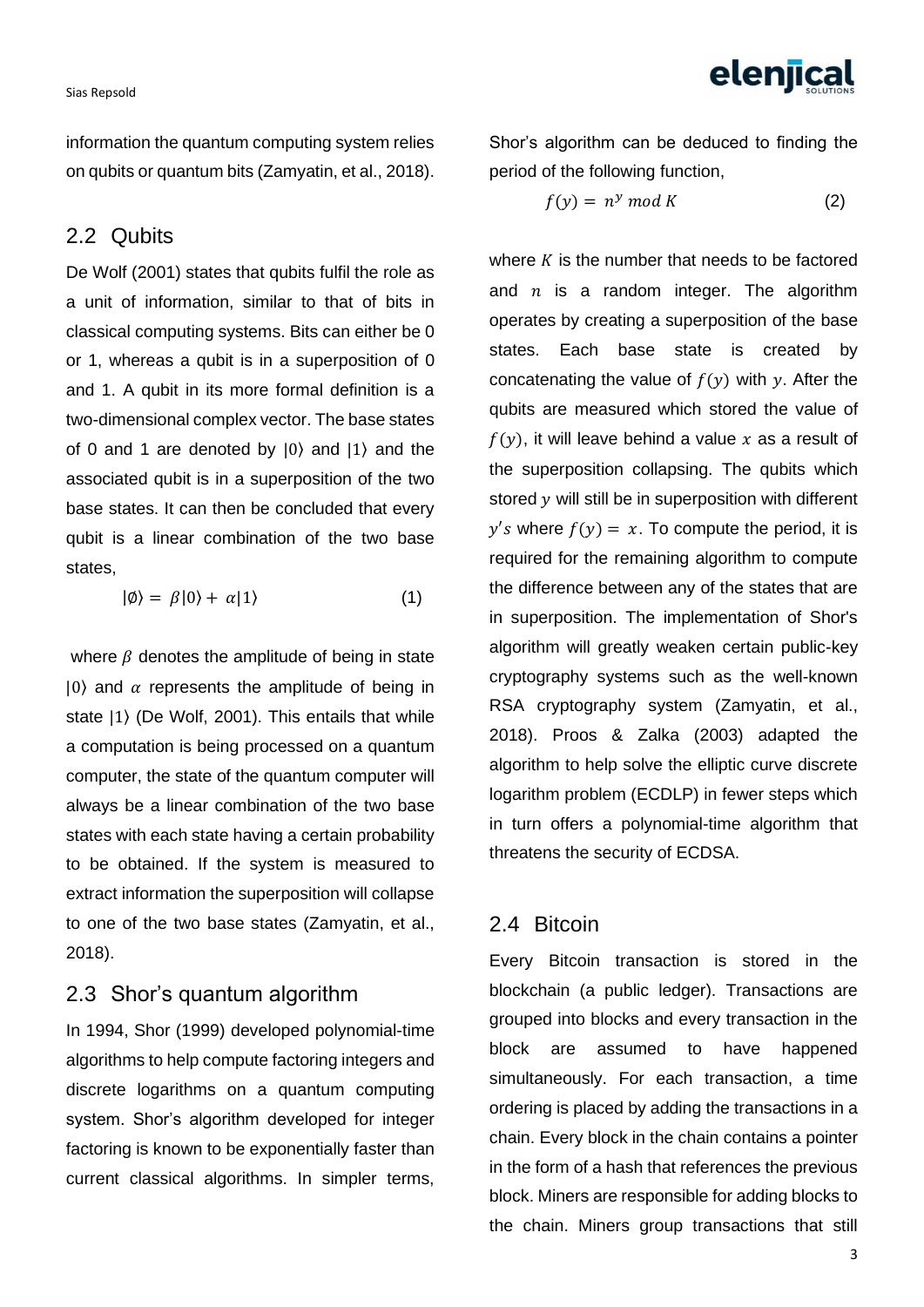#### Sias Repsold

elenjical

need to be processed into a block and then adds the block to the chain through proof-of-work (PoW) (Aggarwal, et al., 2017). Users in the blockchain interact with one another securely through the means of public-key or asymmetric cryptography (Fernández-Caramés & Fraga-Lamas, 2020). In simple terms, for person A to send Bitcoin to person B. Person B must first create a private-public key pair. The public key is then hashed to generate an address. The address generated is what person B presents to person A as the required address to send the Bitcoin to. For person A to send the Bitcoin, person A must also point to the transactions in the blockchain where Bitcoin was originally sent to destinations/addresses that he owns. The total sum of Bitcoin received by these addresses must be at least the total amount person A wants to send to person B. Person A must prove that he is the owner of these addresses by providing the public key associated with each address. Person A must then use his private key associated with the specific address to sign the corresponding message that states he is giving his Bitcoin to person B (Aggarwal, et al., 2017). ECDSA which ensures that Bitcoin is spent by its lawful owners is based on asymmetric/public-key cryptography (Tessler & Byrnes, 2017). The next section will elaborate more on ECDSA.

## 2.5 Elliptical curve digital signature algorithm (ECDSA)

ECDSA is the implementation of the Digital Signature Standard or DSS. DSS is based on elliptic curve cryptography. The goal behind the signature is to provide permissions to third parties that will determine the integrity and legitimacy of the message that is signed. In Bitcoin transactions, the transactions are signed digitally using ECDSA. This secures the transfer of Bitcoin from one person to another. ECC is based on public-key cryptography that utilizes the properties of elliptic curves over finite fields. The elliptic curve cryptography system can be explained as follow. In this system, a curve is chosen as  $C$ . A public point T is selected on  $C$ . To generate a key pair a random number  $x$  is selected as the private key. Using elliptic curve point multiplication ANSI (2005) to multiply T with itself  $x$  times. This in turn will provide the public key  $y$ . The public key in itself is also a point on  $C$ . The key assumption with ECC, is that it relies on the difficulty to solve ECDLP (Zamyatin, et al., 2018).

The following section will discuss the impact of quantum computing on the security of Bitcoin.

## 3 Impact of quantum computing on Bitcoin security

Bitcoin's digital transaction signature is created using ECDSA. The level of security this system provides depends on ECDLP. As stated, Shor's quantum algorithm combined with a powerful enough quantum computer can solve this problem. In essence, with a powerful enough quantum computing system the private key of an associated public key can efficiently be computed, which in turn makes the scheme insecure (Aggarwal, et al., 2017). The consequences include the following.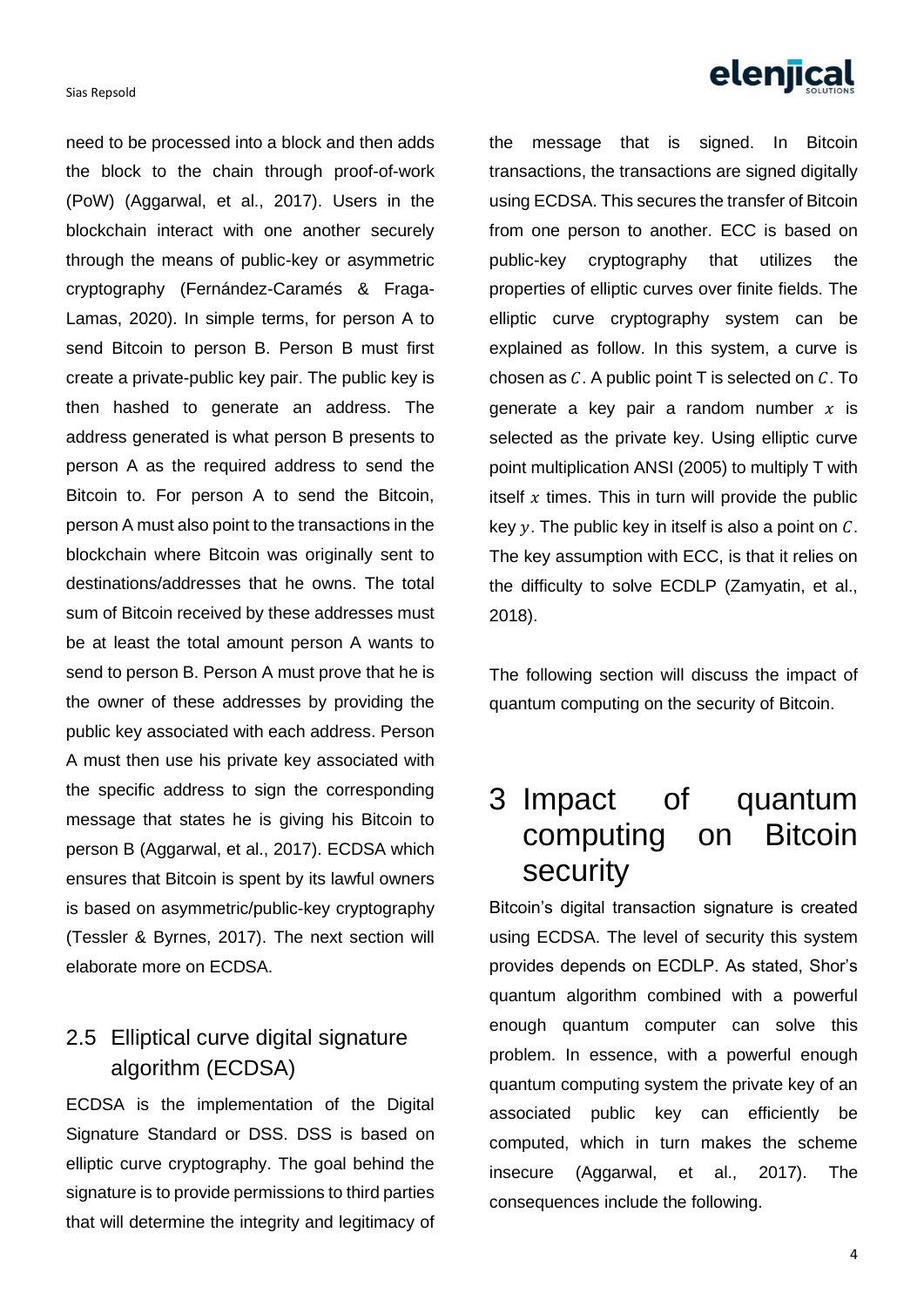Sias Repsold



## 3.1 The reusing of addresses

When a Bitcoin transaction occurs from an address the public key is revealed. This will result in the address no longer being safe in the presence of a strong enough quantum computer. The associated address should then never be used again. Even though it is already suggested as best practice to use a fresh address for each transaction, it is not always followed. This entails when an address' public key has been revealed the address is no longer secure (Aggarwal, et al., 2017).

## 3.2 Transactions that are not processed

There is a risk involved in the scenario where a transaction has been broadcasted to the network but has not been placed into the blockchain. In the case where the secret key can be obtained from the public key that was broadcasted before the transaction can be placed in the blockchain, the infiltrator can then use the derived secret key to broadcast a different transaction from the original address to his/her address. If the infiltrator can then ensure that the different transaction is placed first on the blockchain, he/she can steal the remaining Bitcoin in the original address (Aggarwal, et al., 2017).

# 4 Present-day capabilities of quantum computing systems

This section will look at the current development in quantum computing and how far away we are from achieving quantum computing that can execute algorithms of relevance.

To execute quantum algorithms which will have practical implications a quantum computer with thousands of qubits and a very low error rate will be required (Olejnik, et al., 2020). It is estimated that in the next 20 years there will be powerful enough quantum computers to break all public key schemas currently used (Chen, et al., 2016). In 2019 Google stated they have reached quantum supremacy with a quantum computer with 54 qubits. The claim included that the quantum computer achieved results in hundreds of seconds whereas it would have taken a nonquantum computer thousands of years to compute. The solved task, unfortunately, had no practical impact but it did serve as a proof of concept. To perform algorithms with significant practical impact there is a desire to build quantum computers with a smaller error rate and with more qubits which is not possible in the next 10 years (Olejnik, et al., 2020)

# 5 Conclusion

With the increasing popularity and real-world implementations of cryptocurrencies like Bitcoin, it is always best practice to question the security and future sustainability as companies start to implement Bitcoin as part of their business to allow customers to make payments. At the time of writing this, Bitcoin remains one of the safest and most secure ways of concluding transactions. With the rise of Bitcoin so continues the development and research into quantum computing. Quantum algorithms like that of Shor's algorithm implemented with a powerful